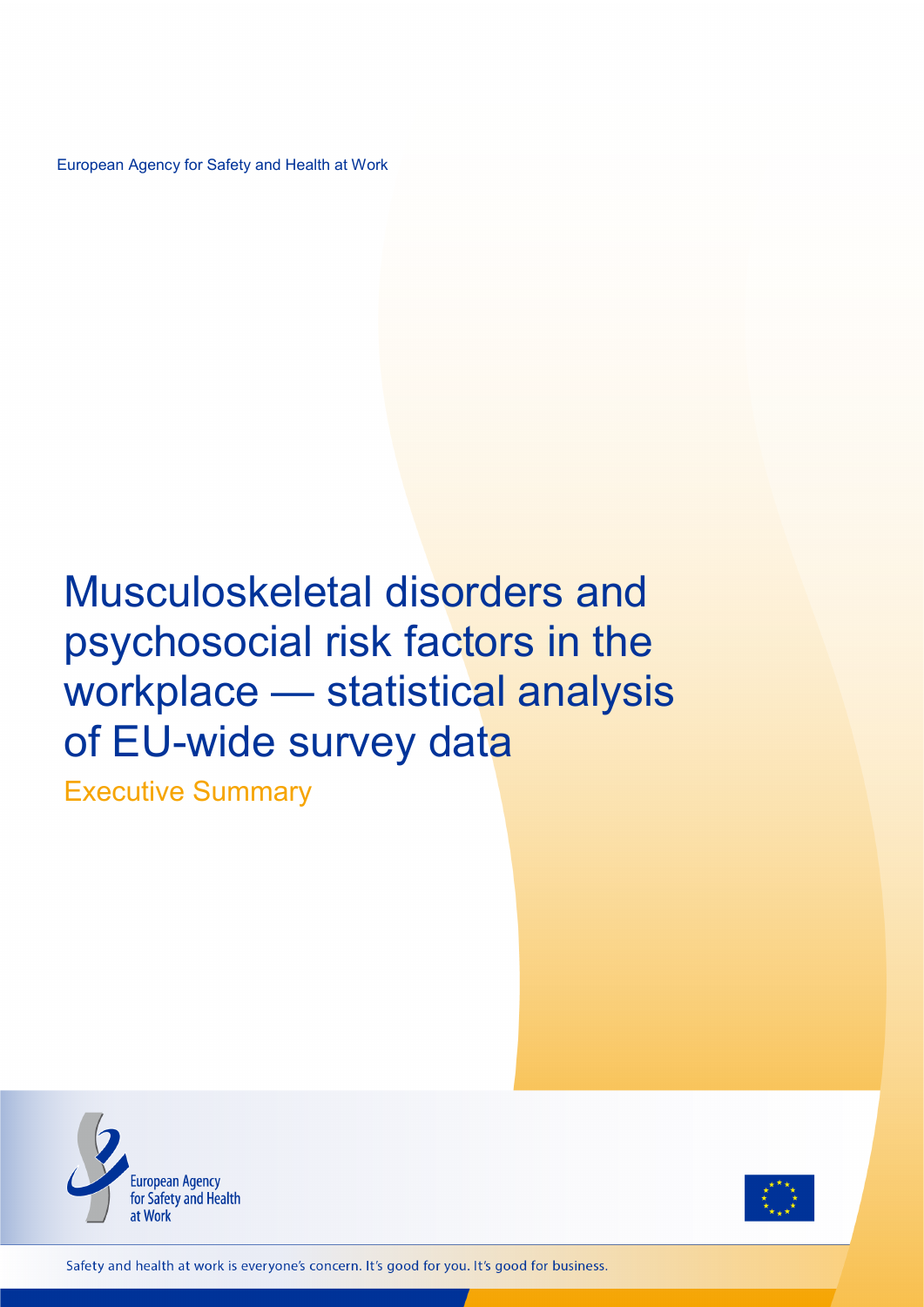Authors: Sem Vandekerckhove, Karolien Lenaerts, Lise Szekér, Sam Desiere, Miet Lamberts, Monique Ramioul (HIVA-KU Leuven)

Project management: Malgorzata Milczarek, Maurizio Curtarelli (EU-OSHA)

# **Europe Direct is a service to help you find answers to your questions about the European Union**

**Freephone number (\*):**

# **00 800 6 7 8 9 10 11**

(\*) Certain mobile telephone operators do not allow access to 00 800 numbers, or these calls may be billed.

More information on the European Union is available on the Internet [\(http://europa.eu\)](http://europa.eu/).

© European Agency for Safety and Health at Work, 2021 Reproduction is authorised provided the source is acknowledged.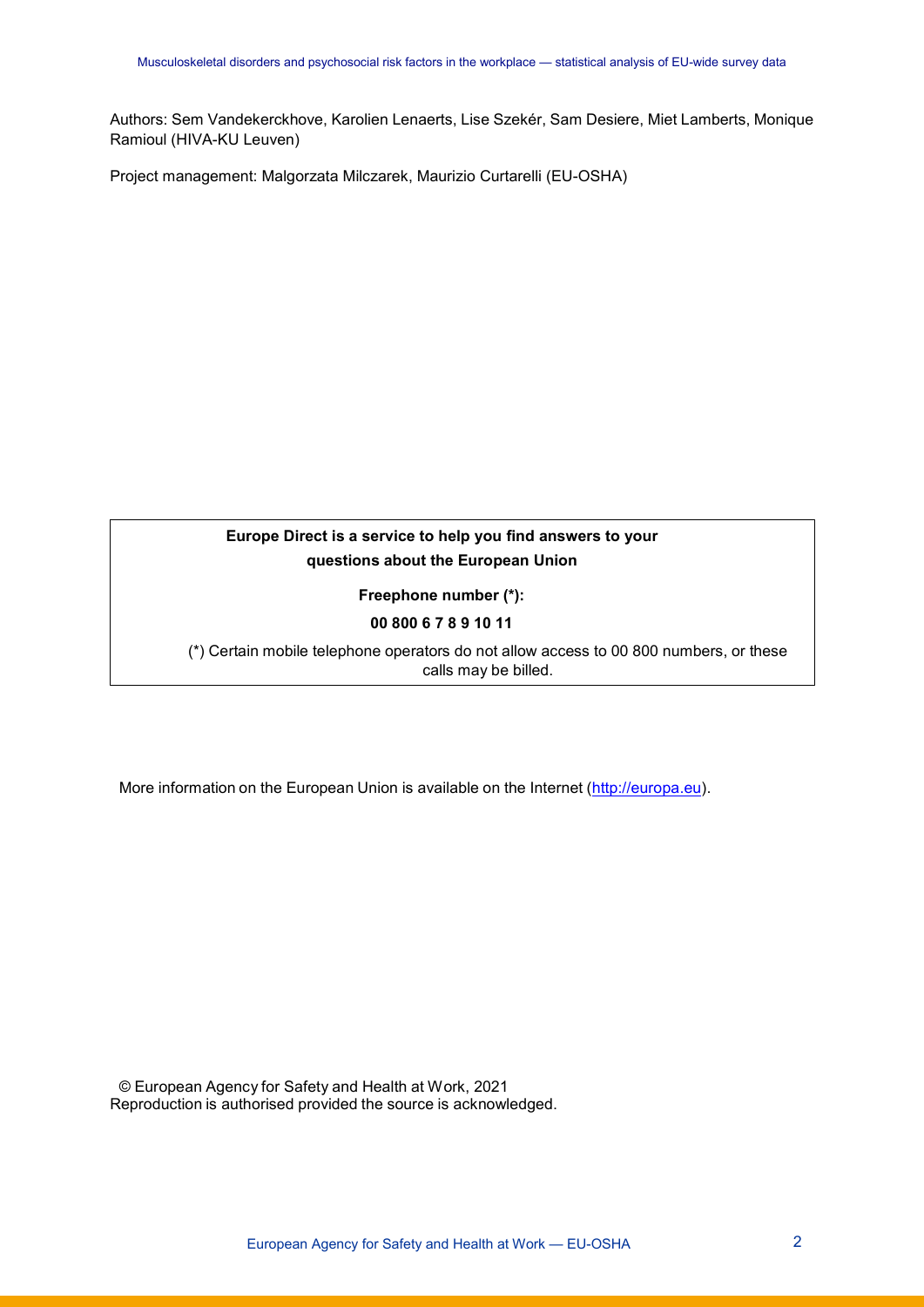# **Executive summary**

# **Background**

-

## **A major challenge for health at work: finding ways to tackle musculoskeletal disorders**

Musculoskeletal disorders (MSDs) are the primary work-related health problem in the EU. The most recent publicly available data from the ad-hoc module on 'Accidents at work and other work-related health problems' (2013) of the European Union Labour Force Survey (EU-LFS) indicate that 60 % of all workers with a work-related health problem identified MSDs as their most serious issue, while 16 % pointed to stress, depression and anxiety (EU-OSHA, 2019)([1\)](#page-2-0). Recent trends in the labour market, in particular digitalisation, the increase in computer use and the reduction in physical labour, even in industry, have resulted in faster and more complex work, more repetition and more work in prolonged static positions and when adopting bad postures, for instance while working from home at an unadjusted workstation. These trends may be associated with an increase in mental health problems, such as stress and mental exhaustion, as well as physical health problems, including MSDs. This is the basis for the two main questions of this study: the first question is whether and how these two health concerns are linked and the second is what preventive strategies are implemented to tackle the problem of MSDs in workplaces across the EU.

## **Definitions of the core concepts: musculoskeletal disorders, wellbeing, biomechanical factors and psychosocial factors**

The study centres around two health outcomes: MSDs and wellbeing. **MSDs** refer to periarticular diseases of the limbs and spine, and to a range of multiple or localised pain syndromes. More specifically, work-related MSDs of the limbs and/or spine are painful diseases of the periarticular soft tissues (muscles, tendons, vessels) and peripheral nerves that are caused by occupational overstraining. MSDs can arise suddenly and be short lived (fractures, sprains and strains) or evolve into lifelong conditions associated with ongoing pain and disability. In this report, three different types of MSDs are studied: backpain, MSDs of the upper limbs and neck, and MSDs of the lower limbs.

Mental **wellbeing** is defined by the World Health Organisation (WHO) as a 'state of well-being in which the individual realizes his or her own abilities, can cope with the normal stresses of life, can work productively and fruitfully, and is able to make a contribution to his or her community' (WHO, 2005, p. 19). It is a broad concept that encompasses feelings of burn-out, emotional distress, symptoms of depression, somatic symptoms, cognitive symptoms, and symptoms of energy and vitality.

The study also distinguishes two main types of factors associated with health outcomes: biomechanical factors and psychosocial risks. MSDs may be caused by **biomechanical factors** in the physical work environment, in particular **biomechanical stress**, which refers to stress caused by hazardous work positions and to physical stress on the body. It includes lifting heavy loads or people, maintaining a bad posture and prolonged sitting (which also has an important cardiovascular effect). However, despite the natural relationship between such strains and MSDs, few studies to date provide strong evidence of direct links, probably because multiple conditions, including biomechanical factors, psychosocial factors and worker characteristics, together determine whether or not an individual will develop an MSD.

**Psychosocial risks** are defined by the European Agency for Safety and Health at Work (EU-OSHA) as those aspects of the design, organisation and management of work, and its social and environmental context, that can cause psychological, social or physical harm. The International Labour Organisation (ILO) employs the job demands-resources framework, referring to work-related (mental) stress as being 'determined by psychosocial hazards found in: work organization, work design, working conditions, and labour relations … It becomes a risk to health and safety when work exceeding the worker's capacity, resources and ability to cope is prolonged'.

<span id="page-2-0"></span><sup>(</sup> 1 ) For an overview report, see EU-OSHA (2019). *Work-related musculoskeletal disorders: prevalence, costs and demographics in the EU*. European Agency for Safety and Health at Work. [https://osha.europa.eu/en/publications/work-related](https://osha.europa.eu/en/publications/work-related-musculoskeletal-disorders-prevalence-costs-and-demographics-eu/view)[musculoskeletal-disorders-prevalence-costs-and-demographics-eu/view](https://osha.europa.eu/en/publications/work-related-musculoskeletal-disorders-prevalence-costs-and-demographics-eu/view)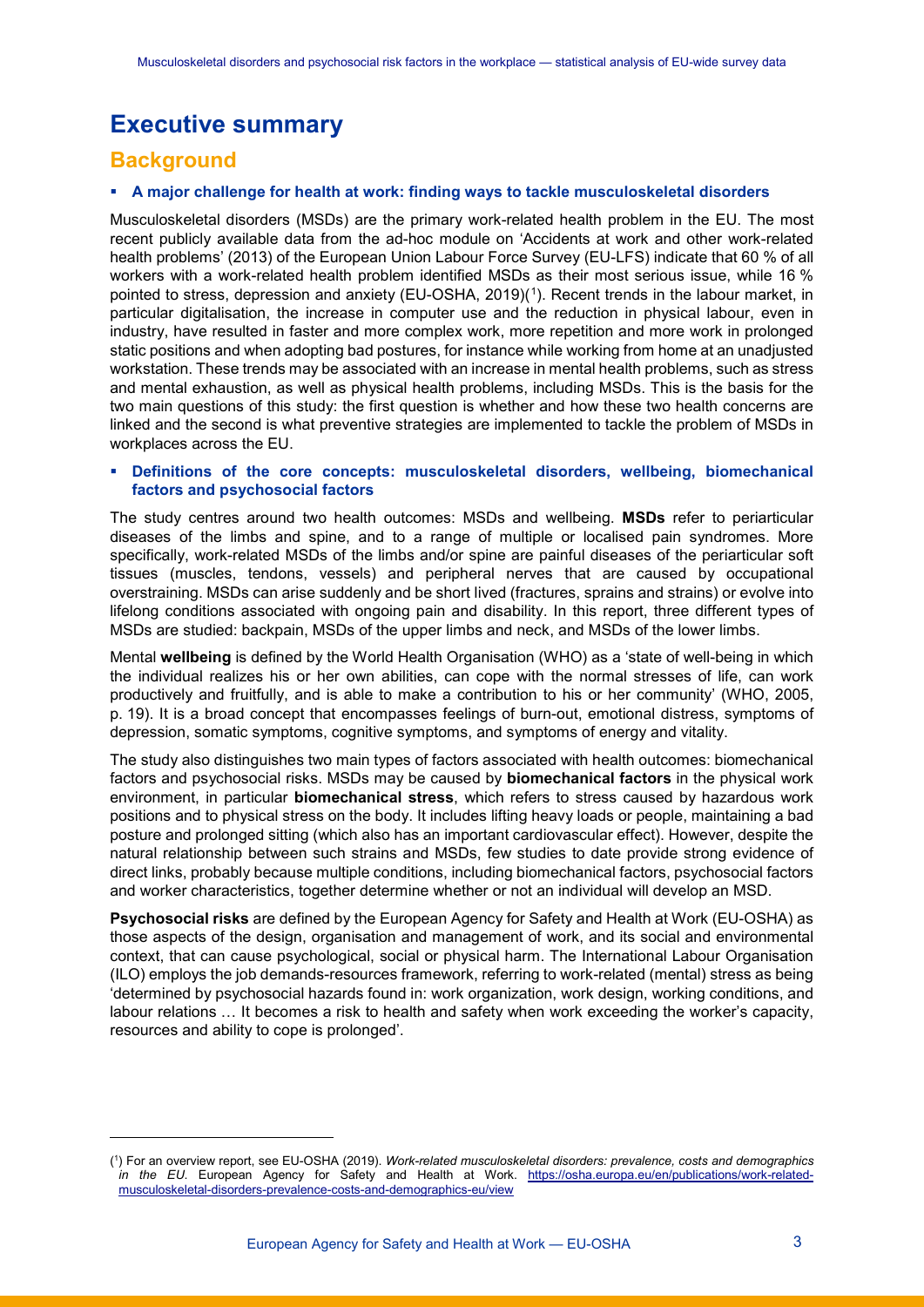# **Conceptual model**

# **A conceptual model for work-related mental and physical health risks**

The **conceptual framework** adopted in this study [\(Figure 1\)](#page-3-0) is built on the literature and runs in two directions, explaining MSDs on one hand and wellbeing on the other. This model depicts three paths of interest:

- The **biomechanical path** between physical strains at work and wellbeing relates to factors such as repetitive movements or lifting heavy loads. In this pathway, wellbeing is partly explained by MSDs, which are caused by physical health risks at work.
- The **psychosocial path** goes from psychosocial strains at work to MSDs. Here, MSDs are partly explained by wellbeing, which may be caused by psychosocial factors. In addition to aspects relating to job content and social work environment, various aspects of work organisation are also considered psychosocial factors that may affect the risk of developing MSDs.
- The **prevention path** represents the different ways in which psychosocial factors (e.g. supportive management, autonomy empowering workers to cope with high demands), worker characteristics (e.g. fitness levels) and occupational safety and health (OSH) management practices to activate them (e.g. OSH training) influence the above relationships.



#### <span id="page-3-0"></span>**Figure 1: Conceptual framework for analysing work-related risks for MSDs and wellbeing**

*Source: Authors' elaboration*

-

# **A multi-method, multi-survey examination**

Several quantitative methods were used to examine the research questions (cluster analyses, multivariate analyses). In addition, qualitative feedback was gathered from experts at focus group meetings to verify the findings and add to their interpretation.

For the statistical analyses, large sample data covering the 27 EU Member States (EU-27) from the sixth wave of the European Working Conditions Survey (EWCS, [2](#page-3-1)015)  $(2)$  and the third European Survey of Enterprises on New and Emerging Risks (ESENER-[3](#page-3-2), 2019)  $(3)$  were used. The EWCS involves asking workers for information on job characteristics and health outcomes. In ESENER,

<span id="page-3-1"></span><sup>(</sup> 2 ) Eurofound (2015). *Sixth European Working Conditions Survey*. Available at:

<https://www.eurofound.europa.eu/surveys/2020/european-working-conditions-survey-2020>

<span id="page-3-2"></span><sup>(</sup> 3 ) EU-OSHA (2019). The Third European Survey of Enterprises on New and Emerging Risks. Available at:

<https://visualisation.osha.europa.eu/esener/en/survey/overview/2019>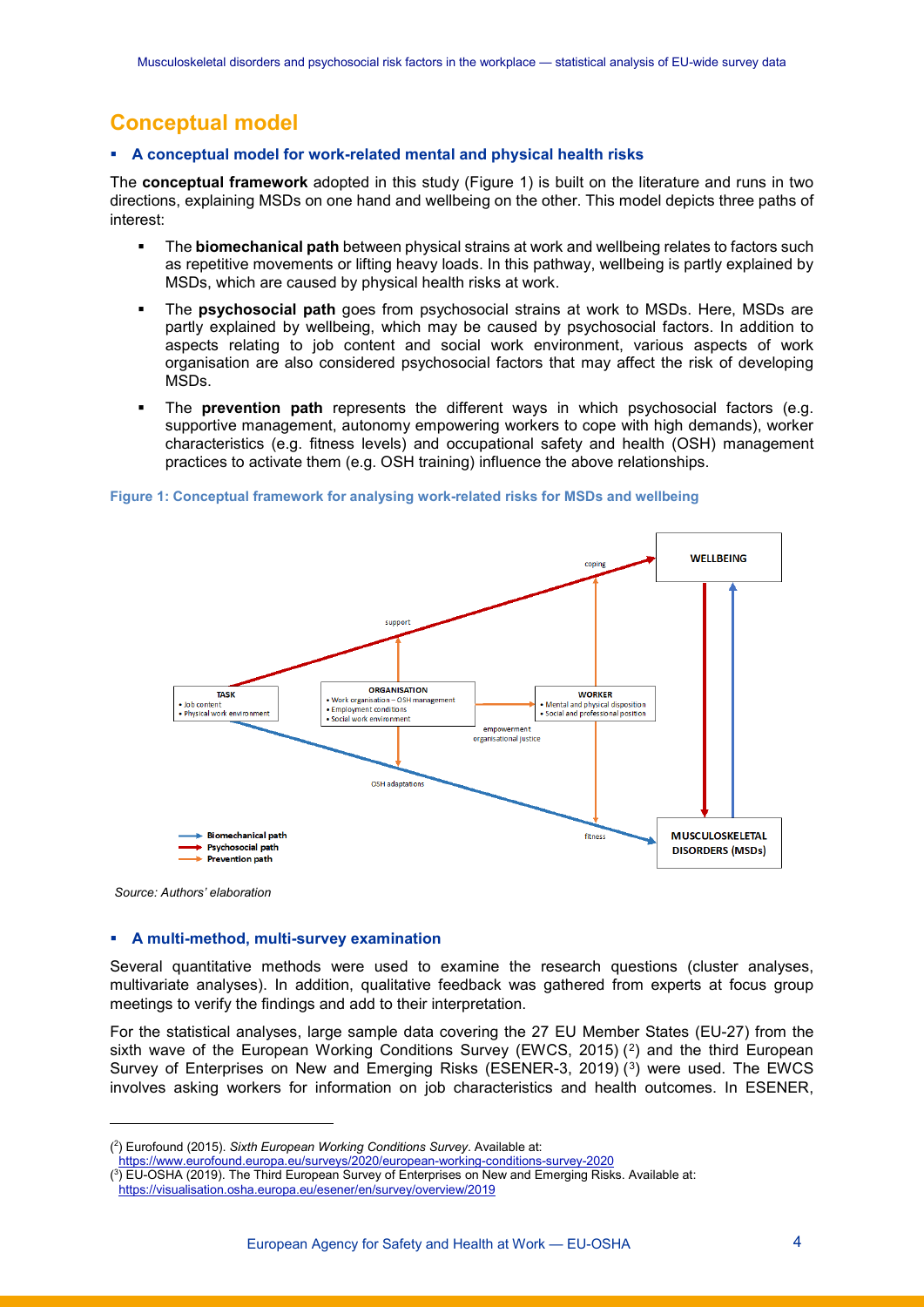establishments are the basic units and information on management practices is registered. The two datasets have been linked using sector, country and firm size as identifiers.

# **Findings**

 **Musculoskeletal disorders and wellbeing have opposing relationships with the same job characteristics**

At the job level, specific job characteristics can have an influence on the wellbeing of the employee and on the MSD-related risks that the employee is confronted with. Figure 2 presents the associations between job characteristics and wellbeing and MSDs. Four main conclusions can be drawn:

- 1. Job characteristics that have a strong positive correlation with wellbeing (e.g. supportive management) have a strong negative correlation with MSDs, and vice versa (e.g. biomechanical stress).
- 2. With respect to MSDs, working conditions and in particular biomechanical factors have the strongest effect, while, with respect to wellbeing, employment conditions such as working timerelated factors and psychosocial factors related to the social work environment have larger effects.
- 3. The estimated correlations in different regions of the EU are fairly comparable. The exceptions are for job security and worker participation, for which the correlations are noticeably stronger in the eastern, Baltic and Balkan Member States. This may be due to wider variation with respect to these aspects in regions with a lower degree of labour market institutionalisation.
- 4. Job characteristics corresponding to job demands tend to be positively associated with MSDs and negatively associated with wellbeing, while job characteristics that are resources are favourable, being negatively associated with MSDs and positively associated with wellbeing.

#### **Figure 2: Cross-country comparisons of correlations between job characteristics, MSDs and wellbeing**



Notes: Estimated correlations for five different regions (western Member States, Nordic Member States and Ireland, southern Member States, Baltic and Balkan Member States, and eastern Member States) are marked in the same colour.

Source: Authors' compilation based on EWCS sixth wave (2015) data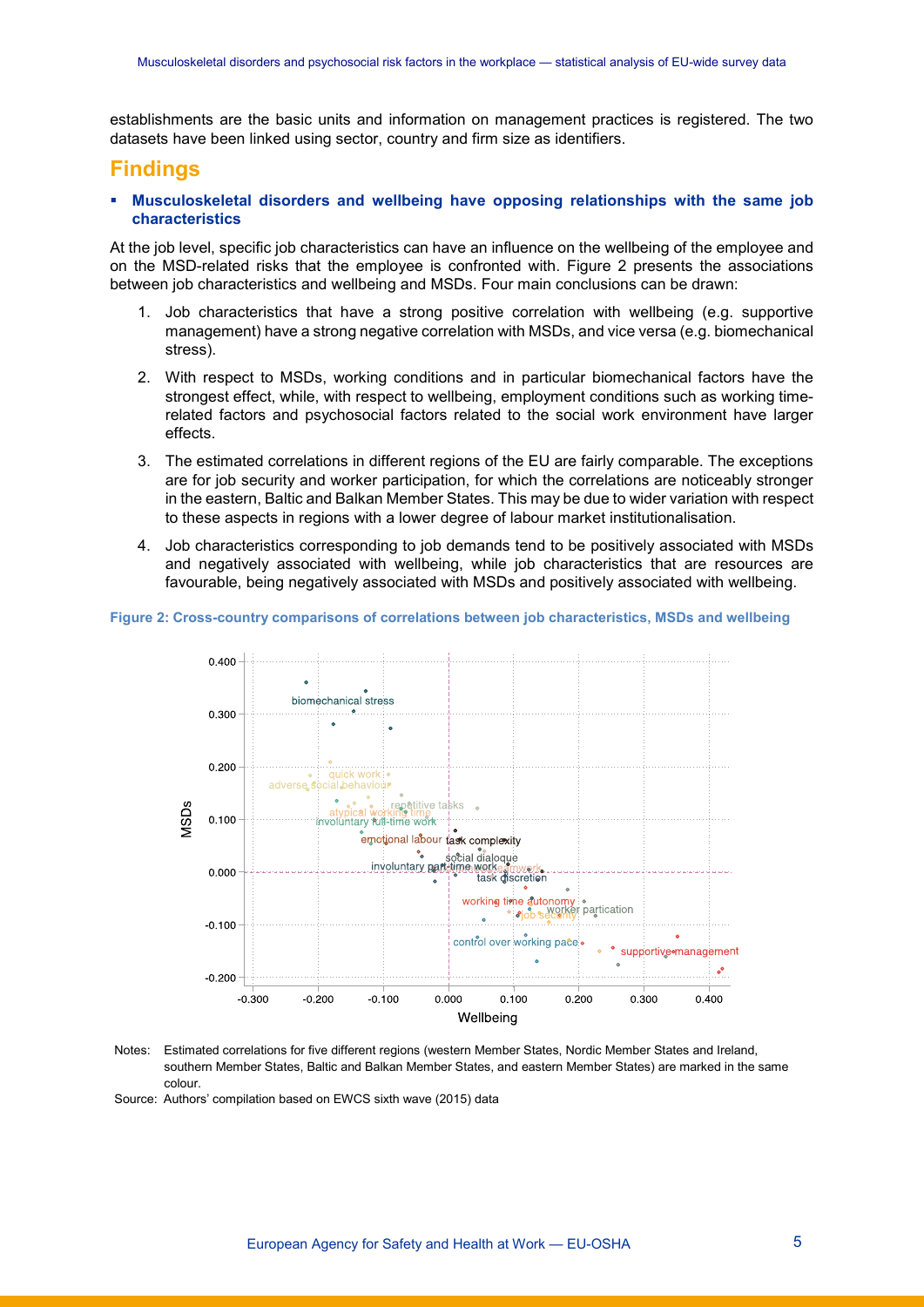#### **Psychosocial factors are associated with musculoskeletal disorders**

While biomechanical stress is an important factor in relation to MSDs, as the correlations above suggest, psychosocial factors are also unambiguously connected to MSDs. Moreover, the combined effect of biomechanical and psychosocial factors is substantial and larger than the effects of economic factors (sector, occupation), worker characteristics (gender, age, education, origin) or country.

Table 1 (left-hand columns) shows the associations found between job characteristics and MSDs, thus exploring the evidence for the psychosocial pathway. The restricted model includes the job characteristics, economic factors and country effects; the full model adds controls for worker characteristics and the mediating variables from the conceptual framework (wellbeing and MSDs, as well as work-life balance and general health). It demonstrates that there is a clear direct adverse impact of working time-related variables. By including mediating and control variables in the 'full model', it is found that this effect is only partly mediated by a poor work-life balance, which is one consequence of excessive or irregular working time, leaving room for another consequence that is known to be detrimental for health: exhaustion or a lack of recovery time. Furthermore, there are strong favourable effects of worker participation, supportive management and perceived job security. The beneficial effect of the final two factors is likely to be due to their contribution to wellbeing. This underlines the importance of organisational justice, worker recognition and social support. Contrary to expectations, autonomyrelated factors do not have any clear or significant effect.

In terms of the sociodemographic groups, country groupings and the economic categories, differences regarding MSDs have been observed in descriptive analyses (e.g. more MSDs are reported by women, migrant workers, workers in elementary occupations or larger firms); however, when included in the multivariate model, their contribution is minor and the initial differences appear to be due to differences in terms of job characteristics, as well as intermediary outcomes such as general health, work-life balance and wellbeing. In other words, the kind of work that people do and the way that work is organised matter more than who is doing the job. This is not withstanding the fact that individual variation — for example some workers being mentally or physically tougher than others or receiving more social support outside work — may be important; instead, the level of detail in the analyses permits only the conclusion that, in the main, MSDs cannot be explained simply in relation to sociodemographic characteristics.

| Job characteristic/background<br>variables |                            | <b>MSDs</b>             | Wellbeing                  |                  |  |
|--------------------------------------------|----------------------------|-------------------------|----------------------------|------------------|--|
|                                            | <b>Restricted</b><br>model | Full model              | <b>Restricted</b><br>model | Full model       |  |
| <b>Biomechanical factors</b>               |                            |                         |                            |                  |  |
| <b>Biomechanical stress</b>                | $\bullet\bullet\bullet$    | $\bullet\bullet\bullet$ | $\bullet\bullet\bullet$    | ns               |  |
| <b>Repetitive tasks</b>                    | ns                         | ns                      | $\bullet\bullet$           | $\bullet\bullet$ |  |
| Quick work                                 | $\bullet\bullet\bullet$    | ns                      | $\bullet\bullet\bullet$    | ns               |  |
| Job content                                |                            |                         |                            |                  |  |
| <b>Emotional labour</b>                    | ns                         | ns                      | $\bullet$                  | ns               |  |
| Task complexity                            | $\bullet\bullet\bullet$    | $\bullet\bullet\bullet$ | ns                         | ٠                |  |
| <b>Autonomy</b>                            |                            |                         |                            |                  |  |
| <b>Task discretion</b>                     | $\bullet\bullet\bullet$    | $\bullet\bullet\bullet$ | ns                         | $\bullet$        |  |
| Control over work pace                     | ns                         | ns                      | $\bullet\bullet$           | ns               |  |
| Autonomous teamwork                        | ns                         | ns                      | ns                         | Ns               |  |
|                                            |                            |                         |                            |                  |  |

<span id="page-5-0"></span>**Table 1: Associations between job characteristics and MSDs and wellbeing, providing evidence for the psychosocial and biomechanical pathways (ordinary least squares regression)**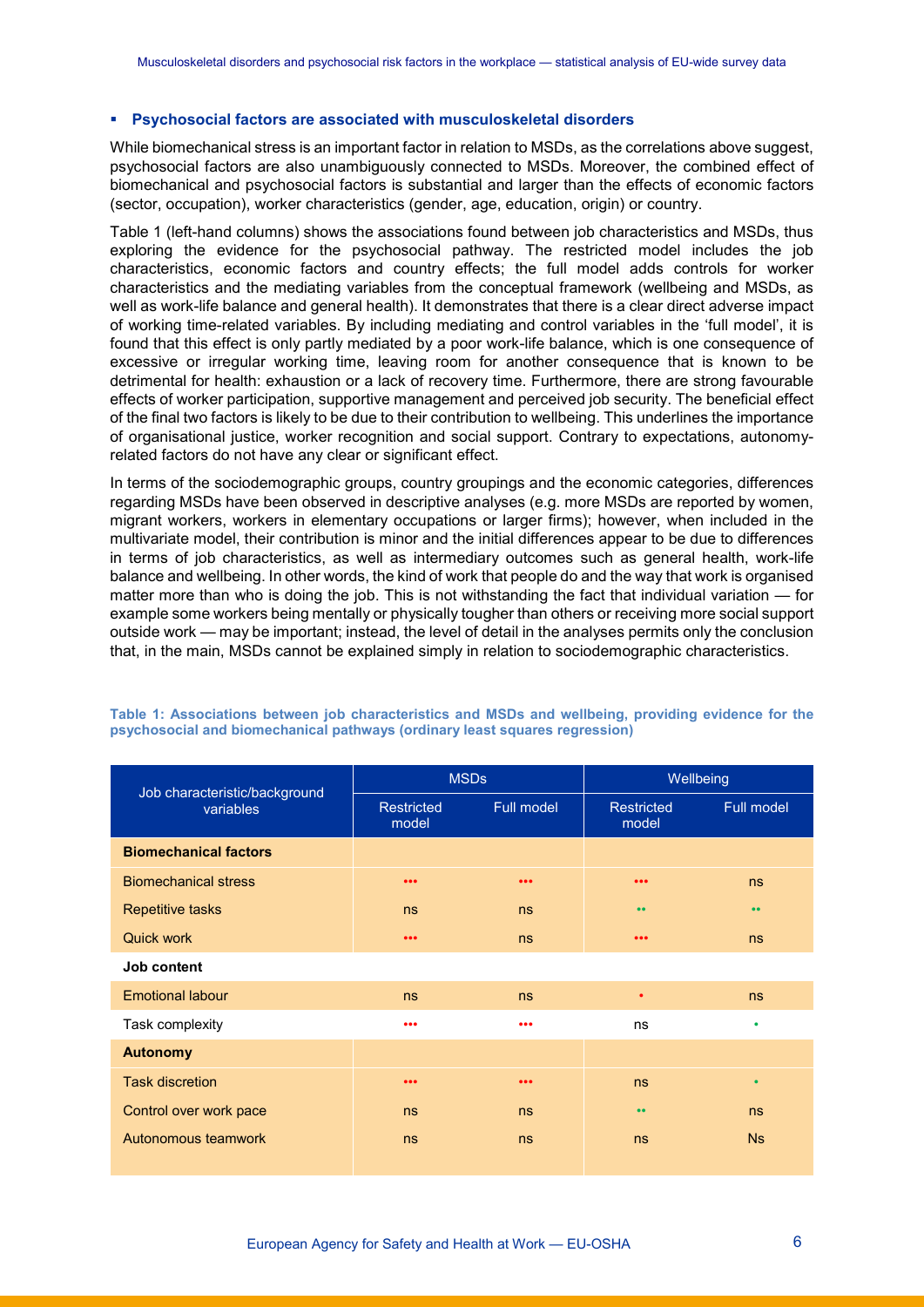| <b>Employment conditions</b>                     |                         |                         |                         |                         |
|--------------------------------------------------|-------------------------|-------------------------|-------------------------|-------------------------|
| <b>Atypical working time</b>                     | $\bullet\bullet$        | $\bullet$               | $\bullet\bullet\bullet$ | ns                      |
| Working time autonomy                            | ns                      | ns                      | ns                      | ns                      |
| Involuntary part-time work                       | $\bullet\,\bullet$      | $\bullet\,\bullet$      | $\bullet$               | $\bullet$               |
| Involuntary overtime work                        | $\bullet\bullet\bullet$ | $\bullet\bullet\bullet$ | $\bullet\bullet\bullet$ | $\bullet\bullet\bullet$ |
| Job security                                     | $\bullet\bullet\bullet$ | ns                      | $\bullet\bullet\bullet$ | $\bullet\bullet\bullet$ |
| Social work environment                          |                         |                         |                         |                         |
| Adverse social behaviour                         | • • •                   | $\bullet\bullet\bullet$ | $\bullet\bullet\bullet$ | $\bullet\bullet\bullet$ |
| Supportive management                            | • • •                   | ns                      | • • •                   | 000                     |
| Social dialogue                                  | $\bullet$               | $\bullet$               | • • •                   | $\bullet\bullet\bullet$ |
| <b>Worker participation</b>                      | • • •                   | • • •                   | $\bullet\bullet\bullet$ | $\bullet\bullet\bullet$ |
| Worker and firm characteristics                  |                         |                         |                         |                         |
| Gender - female/male (reference:<br>male)        |                         | $\bullet\bullet\bullet$ |                         | $\bullet\bullet\bullet$ |
| Education - low (reference)                      |                         |                         |                         |                         |
| Educational level- mid/low                       |                         | $\bullet$               |                         | ns                      |
| Educational level - high/low                     |                         | $\bullet\bullet\bullet$ |                         | ns                      |
| Age under 25 (reference)                         |                         |                         |                         |                         |
| Age - 25-34/under 25                             |                         | ns                      |                         | ns                      |
| Age - 35-44/under 25                             |                         | ns                      |                         | ns                      |
| Age - 45-54/under 25                             |                         | $\bullet\bullet\bullet$ |                         | ns                      |
| Age - over 55/under 25                           |                         | $\bullet\bullet\bullet$ |                         | $\bullet\bullet$        |
| <b>Migrant origin</b>                            |                         | ns                      |                         | ns                      |
| Company size - under 10<br>employees (reference) |                         |                         |                         |                         |
| Company size - 10-249<br>employees               |                         | ns                      |                         | ns                      |
| Company size - over 249<br>employees             |                         | ns                      |                         | ns                      |
| Mediating and control variables                  |                         |                         |                         |                         |
| <b>Wellbeing/MSDs</b>                            |                         | $\bullet\bullet\bullet$ |                         | $\bullet\bullet\bullet$ |
| Work-life balance                                |                         | • • •                   |                         | • • •                   |
| <b>General health</b>                            |                         | $\bullet\bullet\bullet$ |                         | $\bullet\bullet\bullet$ |
| <b>Constant and fixed effects</b>                |                         |                         |                         |                         |
| Constant                                         | $\bullet\bullet\bullet$ | $\bullet\bullet\bullet$ | $\bullet\bullet\bullet$ | $\bullet\bullet\bullet$ |
| FE occupation                                    | Yes                     | Yes                     | Yes                     | <b>Yes</b>              |
| FE sector                                        | Yes                     | Yes                     | <b>Yes</b>              | Yes                     |
| FE country                                       | Yes                     | Yes                     | Yes                     | Yes                     |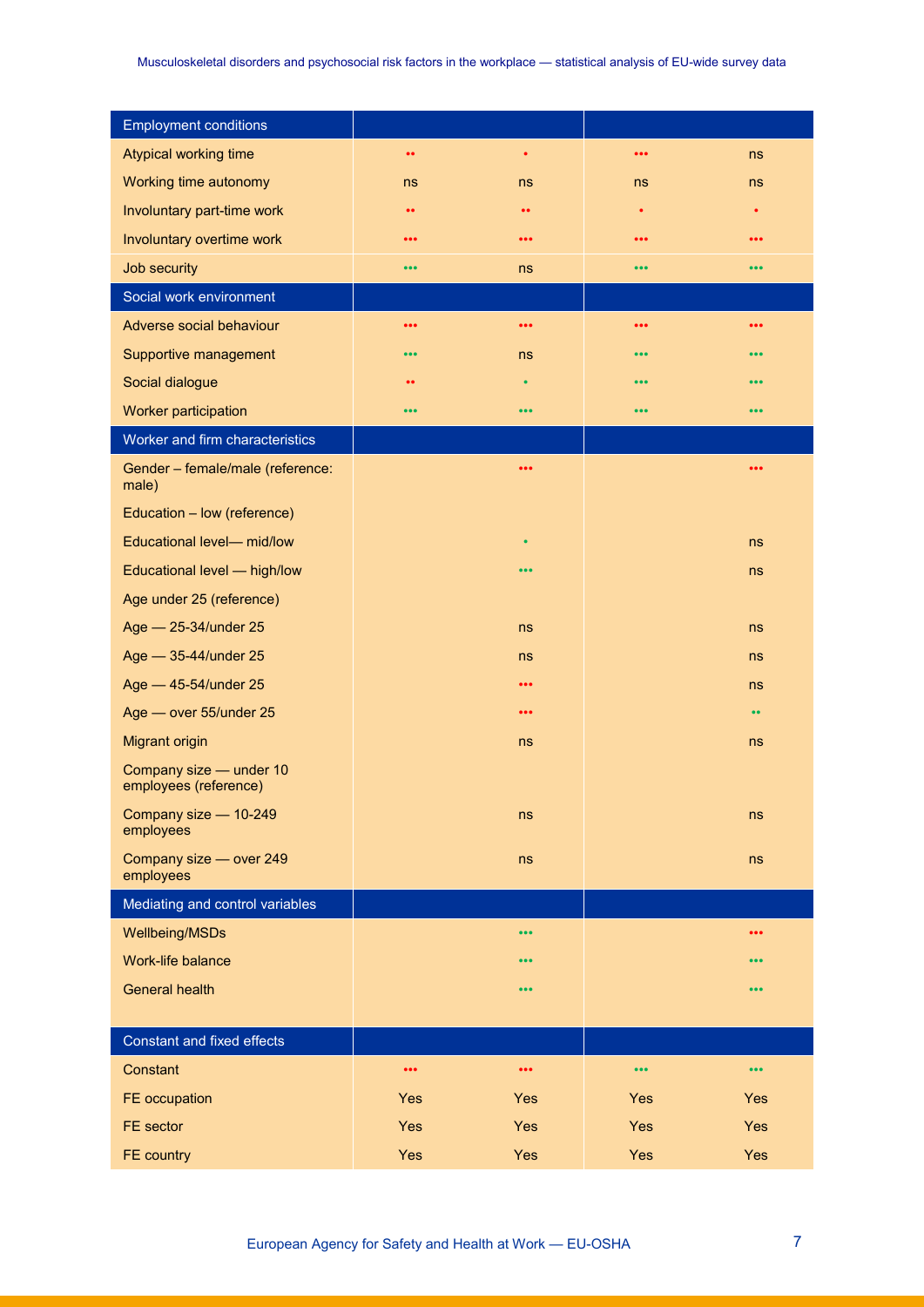| Model fit |        |        |        |        |
|-----------|--------|--------|--------|--------|
| $R^2$     | 0.187  | 0.296  | 0.200  | 0.344  |
| N         | 23,550 | 22,523 | 23,542 | 22,523 |

Notes: • unfavourable relationship, correlating positively with MSDs/negatively with wellbeing. • favourable relationship, correlating negatively with MSDs/positively with wellbeing.  $\cdot p$  < 0.05;  $\cdot p$  < 0.01;  $\cdot \cdot p$  < 0.001

FE, fixed effects, i.e. controlling for occupation, sector and country; ns, not significant; R2, coefficient of determination. The restricted model includes the job characteristics, economic factors and country effects; the full model adds controls for worker characteristics and the mediating variables from the conceptual framework (wellbeing and MSDs, as well as work-life balance and general health).

Source: Authors' compilation based on EWCS sixth wave (2015) data

# **Biomechanical factors are associated with wellbeing, but psychosocial factors are the main driver**

The right-hand side of [Table 1](#page-5-0) confirms that biomechanical factors are associated with wellbeing, and is derived in the same way as above. However, psychosocial factors are the dominant direct driver, mainly in the domain of the social work environment, where all variables have a highly significant effect on wellbeing. In addition, in terms of employment conditions, involuntary overtime work has a strong direct effect, and atypical working time appears to affect wellbeing by distorting work-life balance. Similarly, biomechanical factors appear to cause MSDs, as in the previous models, and, at the same time, MSDs are correlated with (worse) wellbeing, confirming the importance of biomechanical pathway in influencing wellbeing.

Furthermore, as for the previous models explaining MSDs, the variation between workers is not captured by sociodemographic factors or economic factors such as industry, occupation or company size. Instead, the job characteristics selected for this analysis appear to be decisive.

# **Establishments can be categorised into six types based on occupational safety and health risks and strategies**

At the organisational level, establishments can be categorised based on the types of risks (physical, psychosocial, digital) that employees are confronted with in the organisation and the strategies employed to deal with these risks (participatory, procedural). By using cluster analysis, an OSH typology was developed that divides establishments into six OSH types [\(Table](#page-8-0) 2) based on ESENER-3 (2019) data. By linking these ESENER-3 data to the EWCS (2015) data, the different OSH types can be evaluated in terms of health outcomes, such as MSDs and wellbeing. Descriptive analyses suggest that the risks are mainly derived from the sector of economic activity, while the strategies to address them are linked to the size of the company/establishment. The six OSH types can be described as follows:

- 1. **High risk-high agency (HR-HA).** These establishments can be described as having a high-risk environment, albeit with adequate prevention strategies, including training, in place. In this cluster, employees are nearly always involved in dealing with risks (participatory strategies). This is the largest cluster in terms of the number of employees (accounting for 46 % of employees), but accounting for only 18 % of all establishments, meaning that therefore large establishments are found in this cluster. Despite the presence of OSH management practices in these enterprises, the high risks mean that outcomes in terms of wellbeing and MSDs are unfavourable.
- 2. **Physical-procedural (PH-PR).** Employees in these establishments are exposed to moderately high levels of biomechanical stress, with average scores for psychosocial hazards and a fairly high degree of preventive practices in place (procedural strategies), but formal worker representation and workers' participation are found less often. This appears to be a cluster with establishments meeting formal requirements but often foregoing employee participation. This cluster accounts for 14 % of employees and 17 % of establishments, and outcomes in terms of both wellbeing and MSDs are worse than in the other clusters.
- 3. **Psychosocial-procedural (PS-PR).** Employees in establishments in this cluster are exposed to very low levels of biomechanical stress, but some degree of psychosocial risks, and have low levels of formal and informal representation. Instead, there is a clear emphasis on psychosocial risk prevention and on health awareness programmes, but not on training. In terms of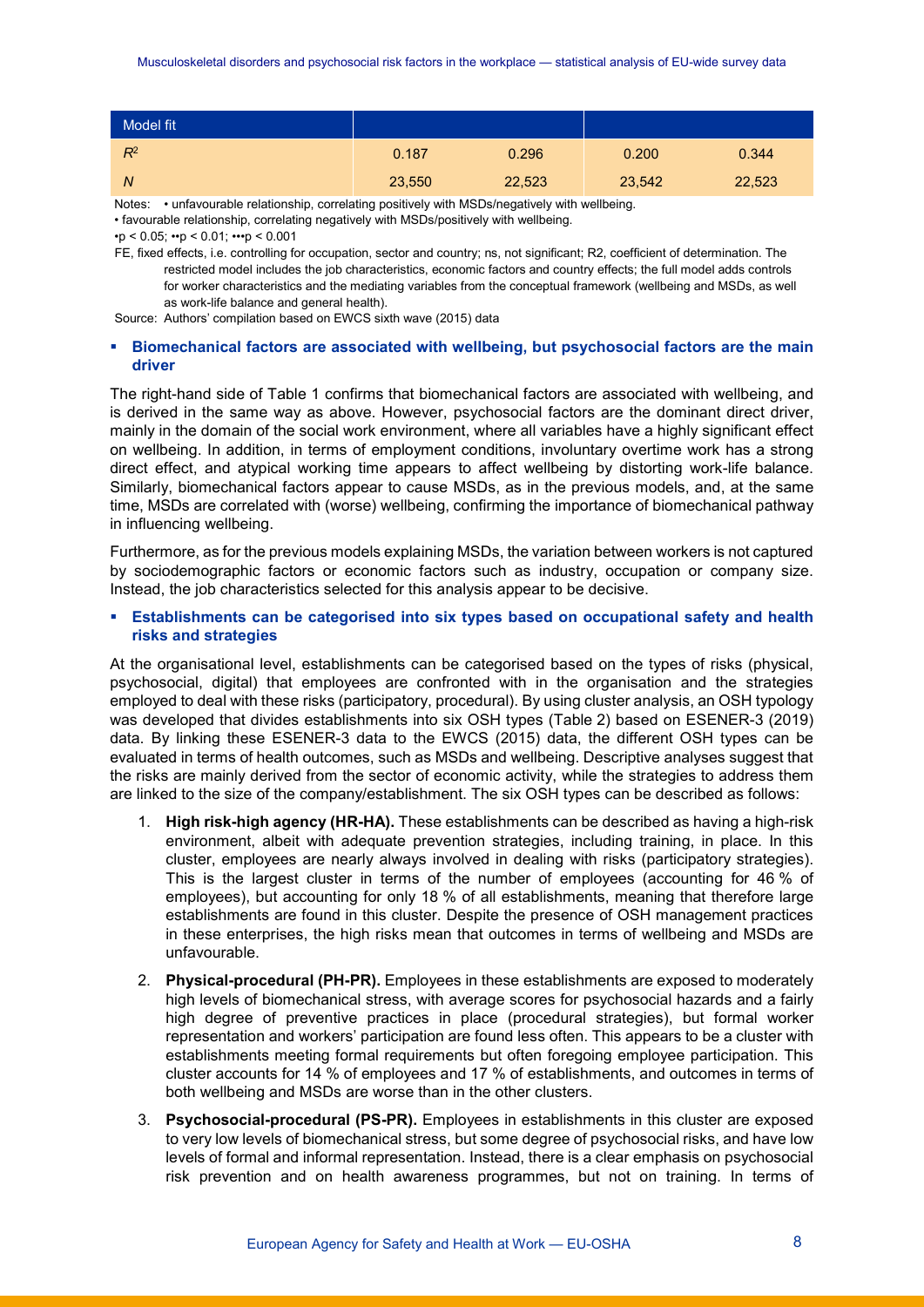employment, this is a small cluster, covering 6 % of workers in 11 % of establishments. It has favourable outcomes in terms of wellbeing and MSDs.

- 4. **Digitalisation-low agency (DI-LA).** In this cluster, average biomechanical stress and fairly high psychosocial risks are paired with a high degree of digitalisation. OSH assessments are carried out, but further prevention practices targeting psychosocial risks and health awareness are rare. There is, however, some degree of formal and informal worker participation. This is also a small cluster, covering only 6 % of workers and just 7 % of establishments. In line with the two roles that digitalisation can play, i.e. either relieving or enhancing stress among workers, this cluster has average to slightly unfavourable health outcomes.
- 5. **Psychosocial-participatory (PS-PA).** This group of establishments faces similar challenges to those in cluster 3 (PS-PR), but responds differently to these challenges. While mainly psychosocial risks are present, companies in this cluster put a strong emphasis on formal worker participation and workers' participation, but undertake a limited number of actions. Establishments in this cluster take action only when called upon to do so by employees. This cluster accounts for 16 % of employees in 19 % of establishments, meaning that these establishments are relatively small in size. This cluster is associated with favourable outcomes in terms of wellbeing and MSDs.
- 6. **Psychosocial-low agency (PS-LA).** Enterprises in this cluster are the opposite of those in cluster 1 (HR-HA): the cluster has low scores on nearly all dimensions, does not involve employees in dealing with potential biomechanical and psychosocial risks, and undertakes nearly no action to mitigate those risks. This cluster accounts for only 12 % of employees, but represents the largest proportion of establishments (27 %). Although few interventions in the workplace are taken in this cluster, the outcomes in terms of wellbeing and MSDs are favourable. This illustrates the paradoxical correlation that is often found between OSH strategies and (the extent of) worker representation on the one hand and health outcomes on the other: outside legal obligations, interventions usually take place only if and when problems are identified. This leads to the observation of worker participation and representation (related to higher awareness of OSH issues) being associated with unfavourable job outcomes.

| <b>Risks and strategies</b>           | <b>Cluster</b> |               |                |                |                |                |  |
|---------------------------------------|----------------|---------------|----------------|----------------|----------------|----------------|--|
|                                       | 1              | $\mathcal{P}$ | 3              | $\overline{4}$ | 5              | $6\phantom{1}$ |  |
|                                       | <b>HR-HA</b>   | PH-PR         | <b>PS-PR</b>   | <b>DI-LA</b>   | <b>PS-PA</b>   | <b>PS-LA</b>   |  |
| OSH risks <sup>t</sup>                |                |               |                |                |                |                |  |
| <b>Biomechanical stress</b>           | 69             | 77            | $\overline{4}$ | 45             | 23             | 29             |  |
| Psychosocial risks                    | 66             | 50            | 47             | 60             | 44             | 44             |  |
| <b>Digitalisation</b>                 | 41             | 18            | 23             | 100            | $\overline{2}$ | 1              |  |
| Participatory strategies <sup>t</sup> |                |               |                |                |                |                |  |
| Formal employee representation        | 97             | 9             | $\overline{0}$ | 33             | 72             | $\overline{0}$ |  |
| Workers' participation                | 73             | 16            | 14             | 38             | 75             | $\overline{0}$ |  |
| Procedural strategies <sup>t</sup>    |                |               |                |                |                |                |  |
| <b>OSH</b> assessments                | 83             | 56            | 45             | 36             | 18             | 20             |  |
| General OSH risk prevention           | 71             | 68            | $\overline{4}$ | 10             | $\overline{7}$ | $\overline{0}$ |  |
| Psychosocial risk prevention          | 72             | 55            | 98             | 25             | 29             | $\overline{0}$ |  |
| Health awareness programmes           | 74             | 54            | 54             | 10             | 44             | 23             |  |
| <b>OSH</b> training                   | 38             | 45            | 1              | $\overline{2}$ | $\overline{2}$ | $\Omega$       |  |
| Shares (%)                            |                |               |                |                |                |                |  |
| <b>Establishments</b>                 | 18             | 17            | 11             | $\overline{7}$ | 19             | 27             |  |
| <b>Employees</b>                      | 46             | 14            | 6              | 6              | 16             | 12             |  |
| Relationship to outcomes <sup>#</sup> |                |               |                |                |                |                |  |

#### <span id="page-8-0"></span>**Table 2: Prevalence of risks and strategies for the six OSH clusters and their shares (%)**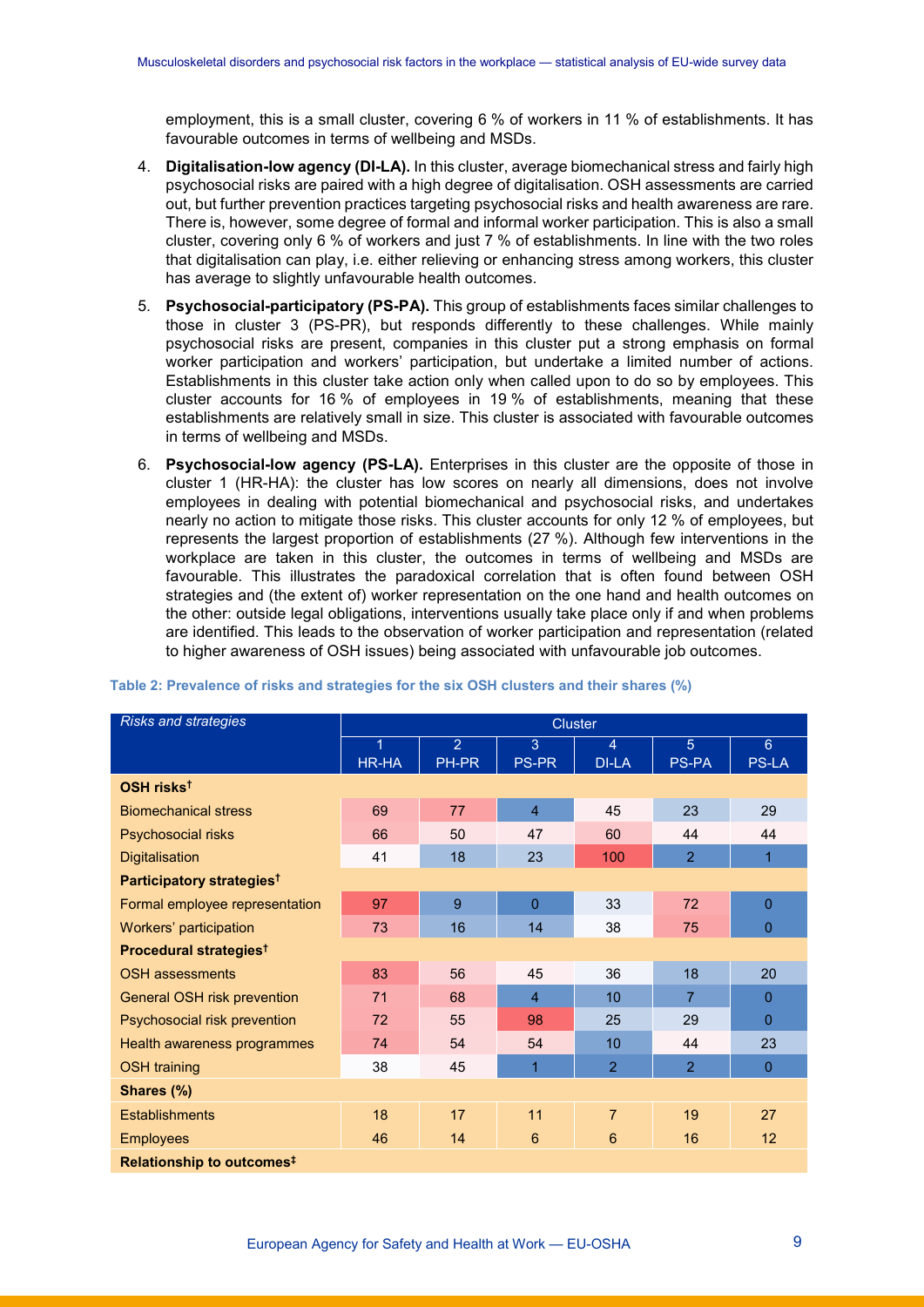| <b>Risks and strategies</b> | <b>Cluster</b> |                |              |              |              |              |
|-----------------------------|----------------|----------------|--------------|--------------|--------------|--------------|
|                             |                |                | Β.           | 4            | 5            | 6            |
|                             | <b>HR-HA</b>   | PH-PR          | <b>PS-PR</b> | <b>DI-LA</b> | <b>PS-PA</b> | <b>PS-LA</b> |
| <b>MSDs</b>                 | $\sim$ $\sim$  | <b>Section</b> | $+ +$        | $-$ /+       | +            | $\ddot{}$    |
| Wellbeing                   | $\sim$ $\sim$  | <b>Section</b> | $+ +$        | $-$ /+       | $\ddot{}$    | $+ +$        |

Notes: †Cells for the risks and strategies are coloured blue (low) to red (high), with numbers referring to the share (%) of establishments in the cluster with scores above the median for each of the risks or strategies dimensions (e.g. the numbers in the biomechanical stress row refer to the share of establishments in the cluster that falls within the group of 50 % of establishments with the highest biomechanical stress risks overall).

‡Favourability ratings are ranked as highly unfavourable (- -), unfavourable (-), mixed (+/-), favourable (+) or highly favourable  $(+ +)$ .

Source: Authors' compilation based on ESENER-3 (2019) data

# **Conclusions**

This study has focused on the characteristics of the jobs of individual workers, including biomechanical and psychosocial factors on the one hand, and on OSH management practices in establishments on the other, exploring how these factors are related to MSDs and wellbeing. The results suggest that substantial improvements in MSDs and wellbeing can be accomplished at the workplace level. Importantly, the main contributing factors are job characteristics and not sociodemographic factors or aspects related to country or economic (industry, occupation and company size) factors.

While some workplace characteristics may be more difficult to disentangle from the nature of the job, psychosocial factors that have a strong influence on MSDs or on wellbeing, including adverse social behaviour, atypical working time, job security, supportive management and worker participation, can be assessed and then addressed, eliminated or reduced. In contrast, when it comes to job autonomy, which was shown in previous research to reduce work-related stress, the preventive action may not be straightforward. This is because, although greater job autonomy may empower workers, it may also be related to poorer work-life balance, overwork or perhaps even isolation. The findings of the multivariate analyses suggest that latitude at individual level (task discretion, control over the work pace), collectively (autonomous teamwork) or in terms of employment conditions (working time autonomy) do not lead to favourable outcomes with respect to with MSDs or wellbeing.

Moreover, workplace risk assessments focusing on negative health outcomes should take into account that the relationship between MSDs and wellbeing goes in two directions, so a holistic approach to risk assessment is most likely to be successful. Further development of guidelines and the exchange of best practices between companies on how to prevent psychosocial risks and create a healthy company culture are needed.

Future research could invest in linking employee-employer data to combine individual level and workplace level information, and examine in more detail the interaction effects between the various biomechanical and psychosocial factors. Using a longitudinal panel design is advised to determine the direction of causality of the relationship between psychosocial factors and MSDs and between OSH interventions and health outcomes.